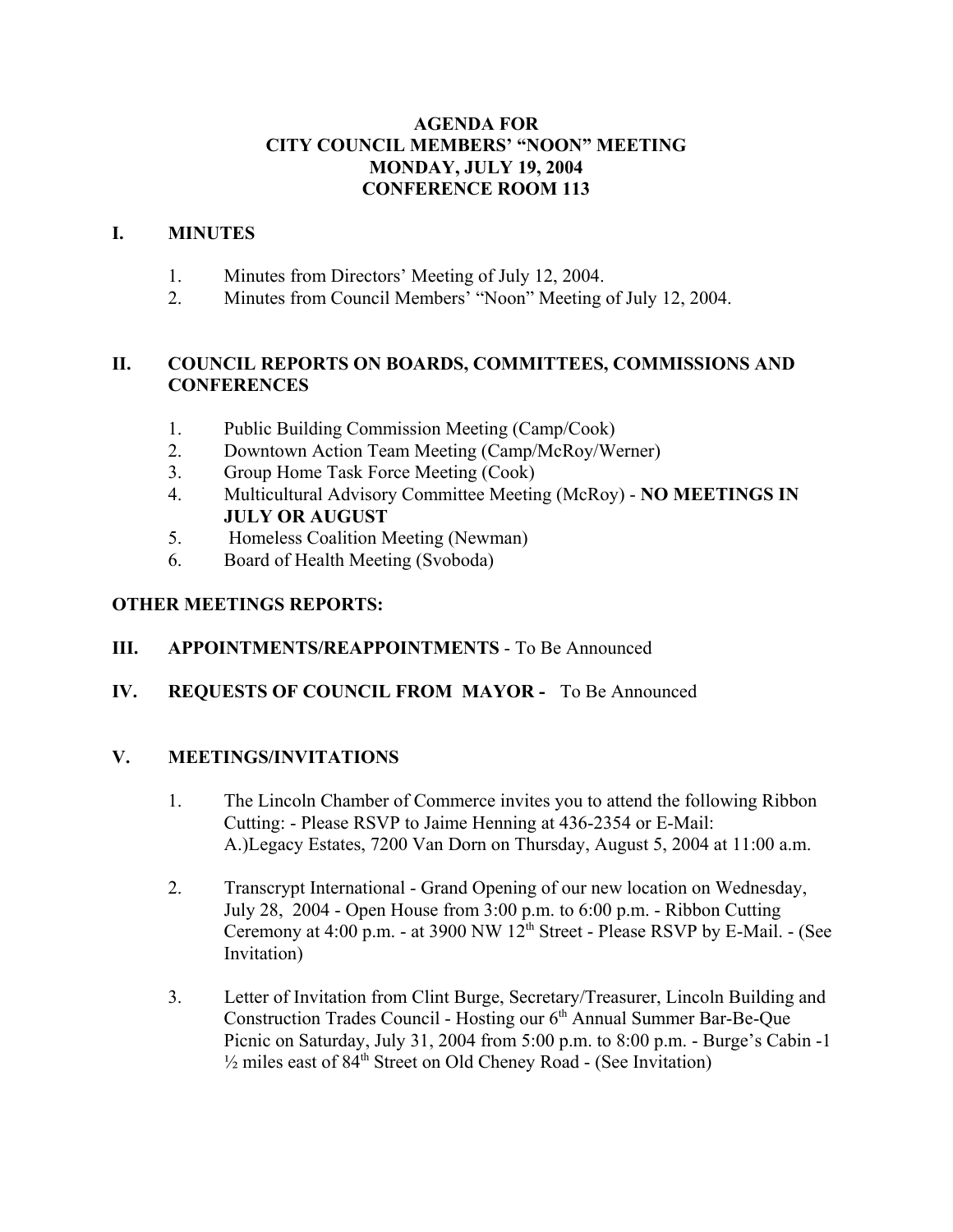4. The Lincoln Chamber of Commerce invites you to join us for  $\ldots$  9<sup>th</sup> Annual Celebrate Business - Wednesday, September 1, 2004 - 11:30 a.m., Reception - Noon, Luncheon & Awards Ceremony - (\$35 Chamber members or 45\$ nonmembers per plate) - at The Cornhusker Hotel - RSVP to Jaime Henning - (See Brochure)

#### **VI. MISCELLANEOUS -**

- 1. Discussion on Budget item "Membership/Subscriptions" (Requested by Glenn Friendt)
- 2. Discussion on Agenda items for the August  $2<sup>nd</sup>$  Common Meeting (See Attached E-Mail)

#### **VII. CITY COUNCIL MEMBERS**

#### **VIII. ADJOURNMENT**

ca071904/tjg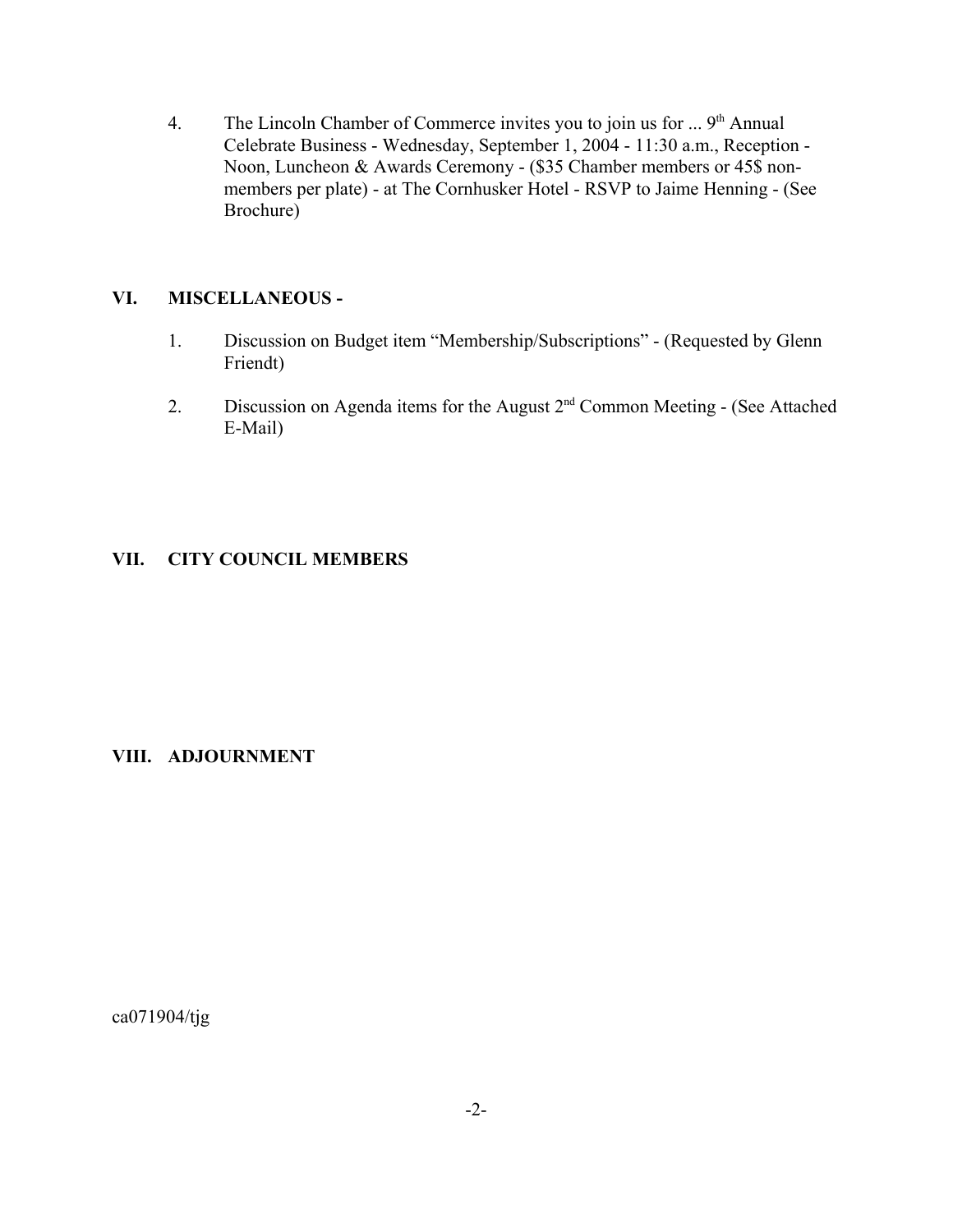#### **MINUTES CITY COUNCIL MEMBERS' "NOON" MEETING MONDAY, JULY 19TH, 2004** *CONFERENCE ROOM 113*

*Council Members Present:* Terry Werner, Chair; Ken Svoboda, Vice-Chair; Jon Camp, Jonathan Cook, Glenn Friendt, Annette McRoy, Patte Newman; ABSENT: None

*Others Present:* Mark Bowen, Corrie Kielty, Mayor's Office; Joan Ray, Council Secretary; Darrell Podany, Aide to Council Members Camp, Friendt and Svoboda; Nate Jenkins, Lincoln *Journal Star* representative (arrived late).

# **I MINUTES**

.

- 1. Minutes from Directors' Meeting of July 12, 2004.
- 2. Minutes from Council Members' "Noon" Meeting of July 12, 2004.

Chair Werner requested a motion to approve the above-listed minutes. Jonathan Cook moved approval of the minutes as presented. Patte Newman and Ken Svoboda both seconded the motion which carried by unanimous consent of the Council Members.

# **II. COUNCIL REPORTS ON BOARDS, COMMITTEES, COMMISSIONS AND CONFERENCES -**

1. PUBLIC BUILDING COMMISSION (Camp/Cook) Mr. Cook reported that Clark-Enersen brought forward a change to their contract. They, apparently, made a mistake and missed asking us for the appropriate amounts at the appropriate times. They were going to be stuck with a big chunk of the bill for an extra eight or nine months. We decided not to take full advantage of that mistake -we showed [mercy] by allowing them to get their payments on a normal schedule - except at the very end....when Jon made a motion. They normally expect a 5% hold-back at the end and they made a mistake and put 10% - Jon decided we should keep the 10% figure as originally presented.

Mr. Cook continued, noting that the monitors for the Council Chambers had also been considered. Council then discussed the monitor issue at some length. Mr. Cook made a final request for input from Council Members regarding their preferences prior to a final decision being made by the PBC.

The PBC also reviewed a parking update. (Mr. Cook noted that the County was discussing charging County employees for parking privileges). He reported that the Lincoln/Lancaster PBC would be meeting with the Douglas County PBC on September 9th. He reported that the Holocaust Memorial art piece has been approved for installation in the Hall of Justice entrance area, (from storage, where it had been for some time). Ms. Kielty noted that it had been placed in the wrong spot in the Hall of Justice. It had been positioned in the walk-through at the exit area in that building. What she understood was that the Building Commission told Gary Hill that it would be located near the elevators instead. That is where Mr. Hill wanted the memorial to be placed. Mr. Werner noted that Wyuka would be announcing and fund-raising for a large Holocaust Museum.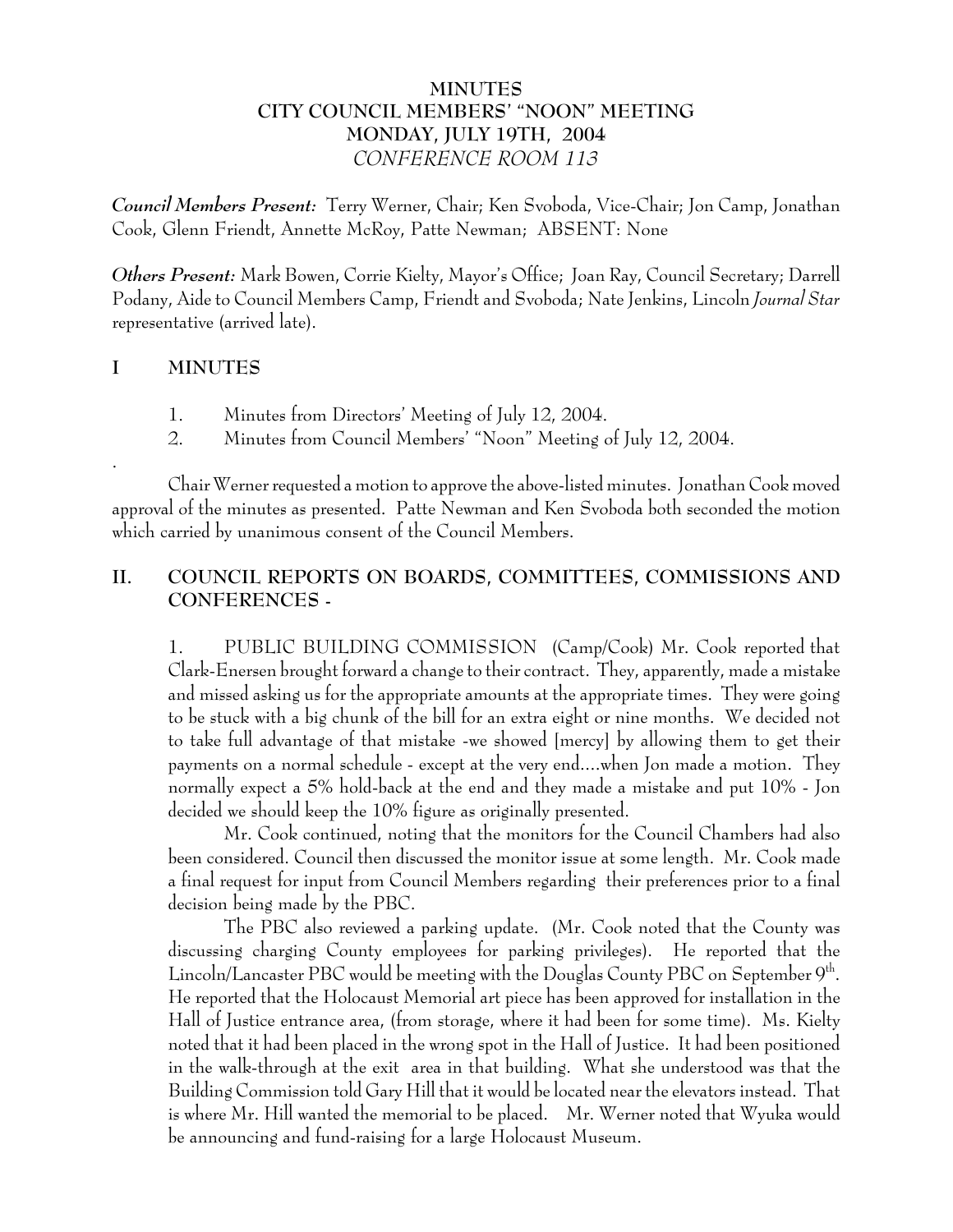Mr. Cook continued his report, stating that the public hearing to be held before the Public Building Commission is scheduled for August  $10<sup>th</sup>$  at 5:30 p.m. He also noted that PBC had discussed the weeds in front of the County-City Building. That area is supposed to be sodded soon - so it has been noted.

That is the extent of the PBC report, except, as Mr. Camp pointed out, they had approved the placement of an informational poster on their table at the Hyde Park Observatory. This poster would relate to the [danger] of obscuring of the night sky with too much light in and around the area of the Observatory.

2. DOWNTOWN ACTION TEAM MEETING (Camp/McRoy/Werner) Mr. Camp reported that the consultants from Portland, Oregon had been there. Most of the membership of the committee had been in attendance along with some support personnel and City Staff as well. The consultants gave a presentation (examples and videos) of what they had done in other cities - much of their work was done in Portland and other Northwest communities. They also asked those in attendance for each member's top two priorities. Mr. Camp felt they would be requesting this same input from all of the Council Members, asking for each Council Member's top two priorities for the Downtown Action review - whatever those priorities might be. They also set out a time-line on the public hearings that they have scheduled in Lincoln. It is a pretty structured upcoming two-three month process.

Mr. Werner agreed with Mr. Camp that these consultants would be doing a very good job for the City of Lincoln. He noted that the request for input had included a map of the Downtown area where the priorities could be noted. This will also be a part of the public process as well. He encouraged everyone to "stay tuned", as he thought the process should be interesting. Mr. Camp added that Kent Morgan was the staff person involved, noting that Mr. Morgan always does a good job.

3. GROUP HOME TASK FORCE (Cook) Mr. Cook requested that this report not be added to the Reports Listings from this time forward. He stated that this was a weekly meeting and he would be updating Council periodically, as warranted. He did report that, so far, Chief Casady has been the star of the show, and has given the Task Force a great deal of information. Chief Casady has said that just the fact of having these meetings has been of great benefit. He felt that they have made more progress (by opening up the lines of communication between the State and local agencies) in just a few weeks than they had made in twenty years prior. He felt it had been a great experience. Now everyone knows the correct contacts for various situations and the contacts at the State level are saying `give us the information so we can help find solutions'.

 Mr. Cook felt that it has been a great effort, though they're still looking into the legal aspects of the efforts. They'll find out what can and cannot be done legally in these collaborative efforts.

# 4. MULTICULTURAL ADVISORY COMMITTEE (McRoy) - *No Meetings in July or August*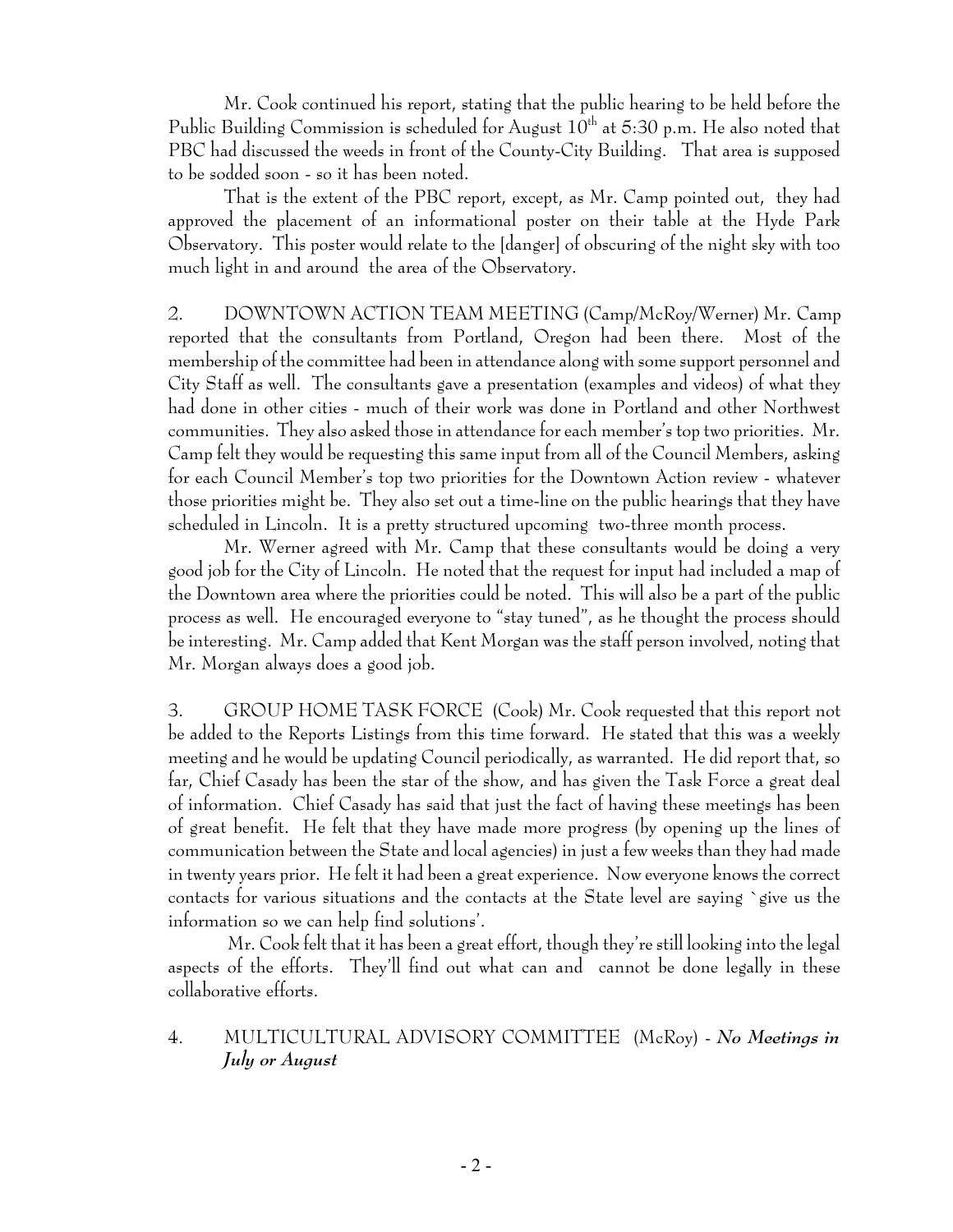5. HOMELESS COALITION (Newman) Ms. Newman reported that the meeting had been a short one. They are planning to do a consumer survey of homeless people based on some of the Community Services Initiative base-line data that they want to compile. So, they're going to get a survey out twice a year to some of the homeless population to see what services are lacking in the community. Ms. Newman thought it would be a good base-line for the CSI to track in the future.

The only other news was that RSACC apparently has bought the house next to them, so they can expand. That's good news, too.

6. BOARD OF HEALTH (Svoboda) Mr. Svoboda reported that the meeting had been fairly short. They had been given a couple of reports, including the Vital Statistics Report for Lancaster County and the Youth Assessment Report. One of the things that jumped out in a glaring manner from the Youth Assessment Report was that smoking amongst youth has dropped over 20 percentage points since the last report was done two years ago. We don't know that that is not an anomaly, but they are obviously tracking it.

Mr. Svoboda continued his report, noting that the Vital Statistics Report indicated that cancer is still the number one leading cause of death in Lancaster County and that lung cancer is at the top of that list.

# OTHER MEETINGS - None

**III. APPOINTMENTS/REAPPOINTMENTS -** Ms. Kielty announced that there were a few openings to be announced. The Parks and Rec Advisory Board had a resignation, so there is a replacement necessary to fill that post. Mr. Werner asked who had resigned and Ms. Kielty answered that it was Mr. Mike Seacrest.

She noted that the Women's Commission had an opening to replace Holly Burns a recent appointment to that Commission who had chosen to serve on the Personnel Board instead. Ms. Kielty reported that there were also openings on the Forestry Advisory Board and on the Commission on Aging.

# **IV. REQUESTS OF COUNCIL FROM MAYOR** - None

# **V. MEETINGS/INVITATIONS** - Noted Without Significant Comment

# **VI. MISCELLANEOUS -**

- 1. Discussion on Council Office Budget item "Membership/Subscriptions" After discussion of current Council Memberships/Subscriptions it was agreed to cancel the Nebraska Tax Research Council Membership but to continue with the CounciLink membership (a research tool utilized by staff) and the membership in association with the Homeless Coalition.
- 2. Discussion on Agenda Items for the August  $2<sup>nd</sup>$  Common Meeting No Agenda Items were proposed by Council Members.